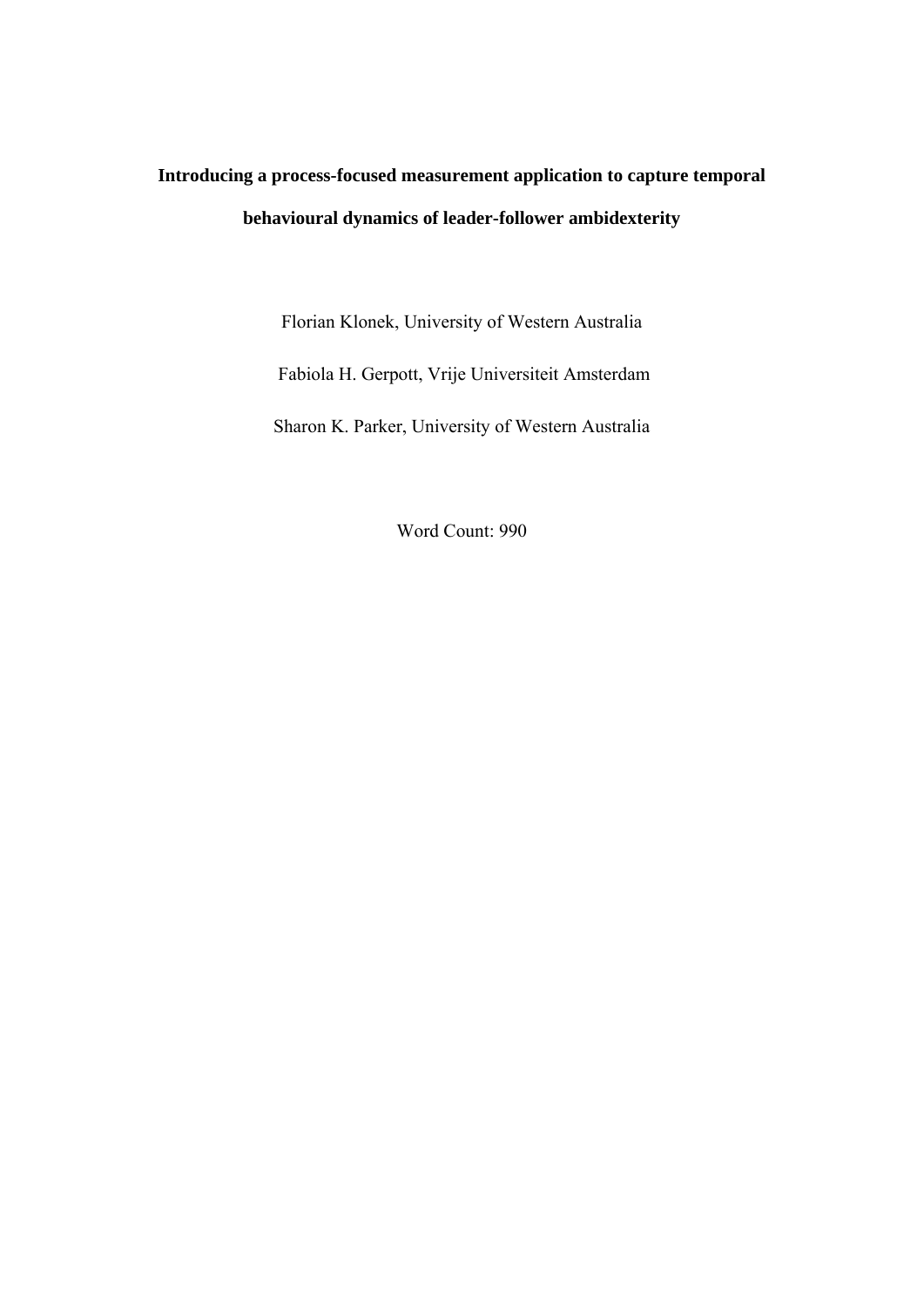Leadership is a relational, dynamic process that comes about through the temporal course of verbal interactions between leaders and followers (Uhl-Bien et al., 2007). Whereas the interactive nature of leadership evoked much interest in understanding how leaders' communication affect follower behavior over time, research so far has mostly captured leader communication by means of followers' *perceptions* at *specific* points in time and linked these subjective ratings to follower behavior. As a consequence, the behavioral conceptualization of leadership at the micro-level of specific communicative acts (i.e., *what* leaders do), the role of time in leadership theory (i.e., *when* leaders do something) and the reciprocal nature of leader-follower communication (i.e., *how* leaders interact with followers) are remarkably under-theorized.

Acknowledging that conceptual and empirical contributions often go hand in hand (van Maanen et al., 2007), our research contributes to the leadership field by introducing a technology-based application that allows researchers to study the linkages between leader and follower communication in real-time. We conducted a behavioral process study of ambidextrous leader and follower behavior to illustrate how to capture micro-dynamics through which leaders affect follower behavior in workplace meetings.

The interplay of leader-follower dynamics is of high interest for the innovation literature because innovation performance is largely a product of their mutual interaction processes. Conceptual work (Rosing et al., 2011) suggested that ambidextrous leadership – that is, alternation of complementary behaviours (i.e., "opening"; e.g., encouraging idea exploration and error learning, versus "closing": e.g. monitoring adherence to rules and procedures) – increases innovation success through managing followers' engagement in exploratorion versus exploitation. Yet so far, scholars either relied solely on static survey instruments to capture this process or considered leader (e.g., Zacher & Rosing, 2015) and follower ambidextrous behavior (e.g., Rosing & Zacher, 2017) in isolation. By focusing on how leader and follower ambidexterity are intertwined over time, we conducted a process-oriented behavioral research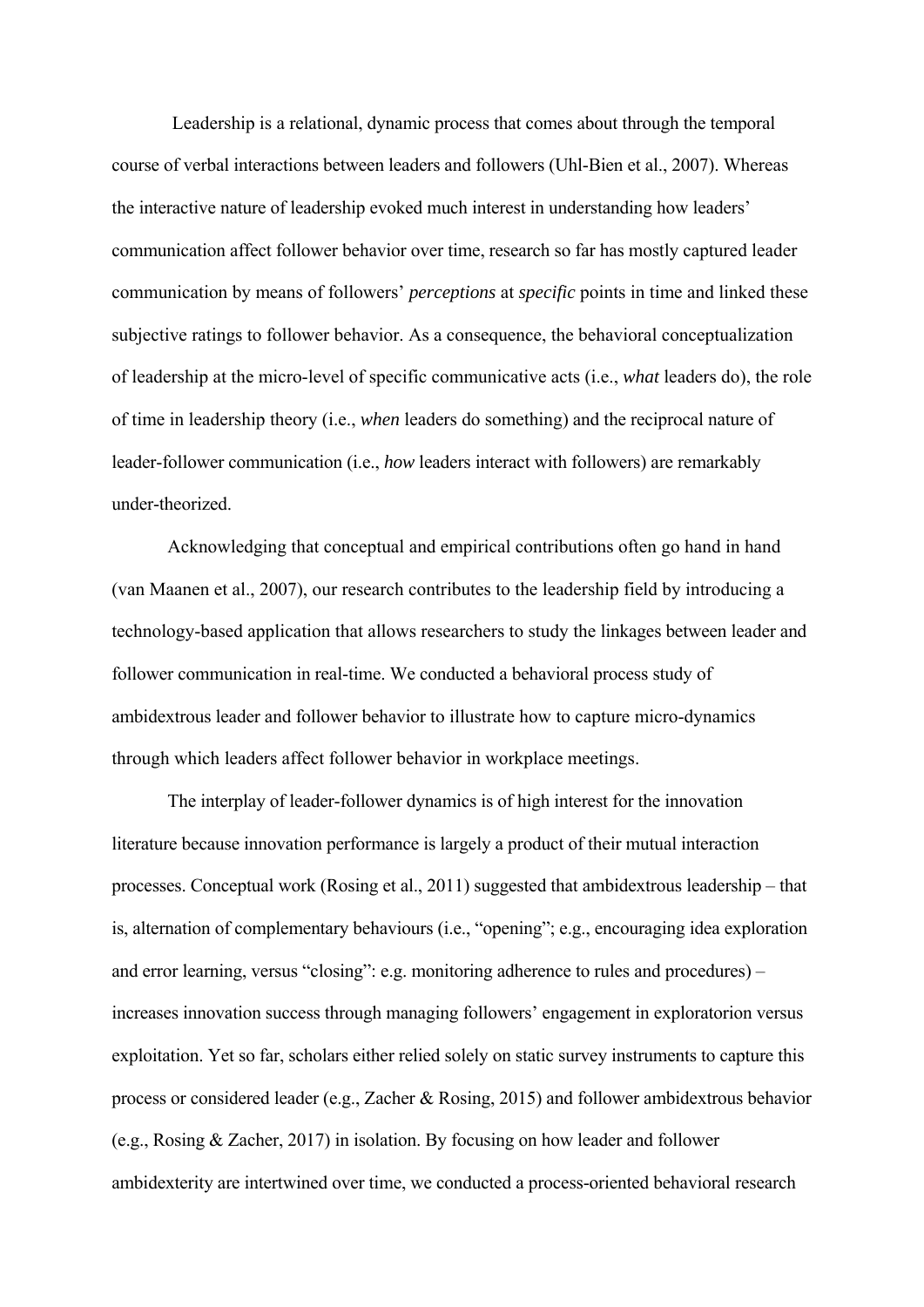study using a newly developed technological application. We expected that the dynamic interplay of opening and closing behaviors over time positively relates to followers' exploratory and exploitative activities:

*Hypothesis 1: Dynamic changes in leaders*' *ambidextrous behavior (closing and opening) are positively associated with dynamic changes in followers*' *ambidextrous behavior (exploration and exploitation).* 

#### **METHOD**

We trained two research assistants in coding leader and follower ambidexterity. The observers used two mutually exlusive and exhaustive behavioral taxonomies comprising (1) leader ambidextrous behaviour (i.e., opening and closing, based on Rosing et al., 2011), (2) follower ambidextrous behaviour (i.e., exploration and exploitation based on March, 1991), and (3) a "neutral category" (used in both schemes). Both schemes were incorporated into a digital coding app and observers used an iPad to code leader-follower-interactions in seven meetings (six from a multinational oil and gas company; one from a research centre in Western Australia).

#### **RESULTS**

 We calculated two time-variant behavioral measures to capture leader and follower ambidexterity by transforming the behavioral codes into numerical integers (opening and exploration  $= +1$ , closing and exploitation  $= -1$ , neutral  $= 0$ ) and cumulating the behavioural sequences over time for leaders and followers separately for each meeting. Figure 1 displays one line graph for leader ambidexterity and another line graph for how follower dynamic ambidexterous behaviour (Figure 1). Visual inspection indicates that leader and follower ambidexterity is changing in similar ways. Hierarchical linear modelling using HLM 6.08 was employed to test this hypothesis. Follower ambidexterity was partitioned into betweenmeetings and within-meetings components and we calculated a within-meeting equation in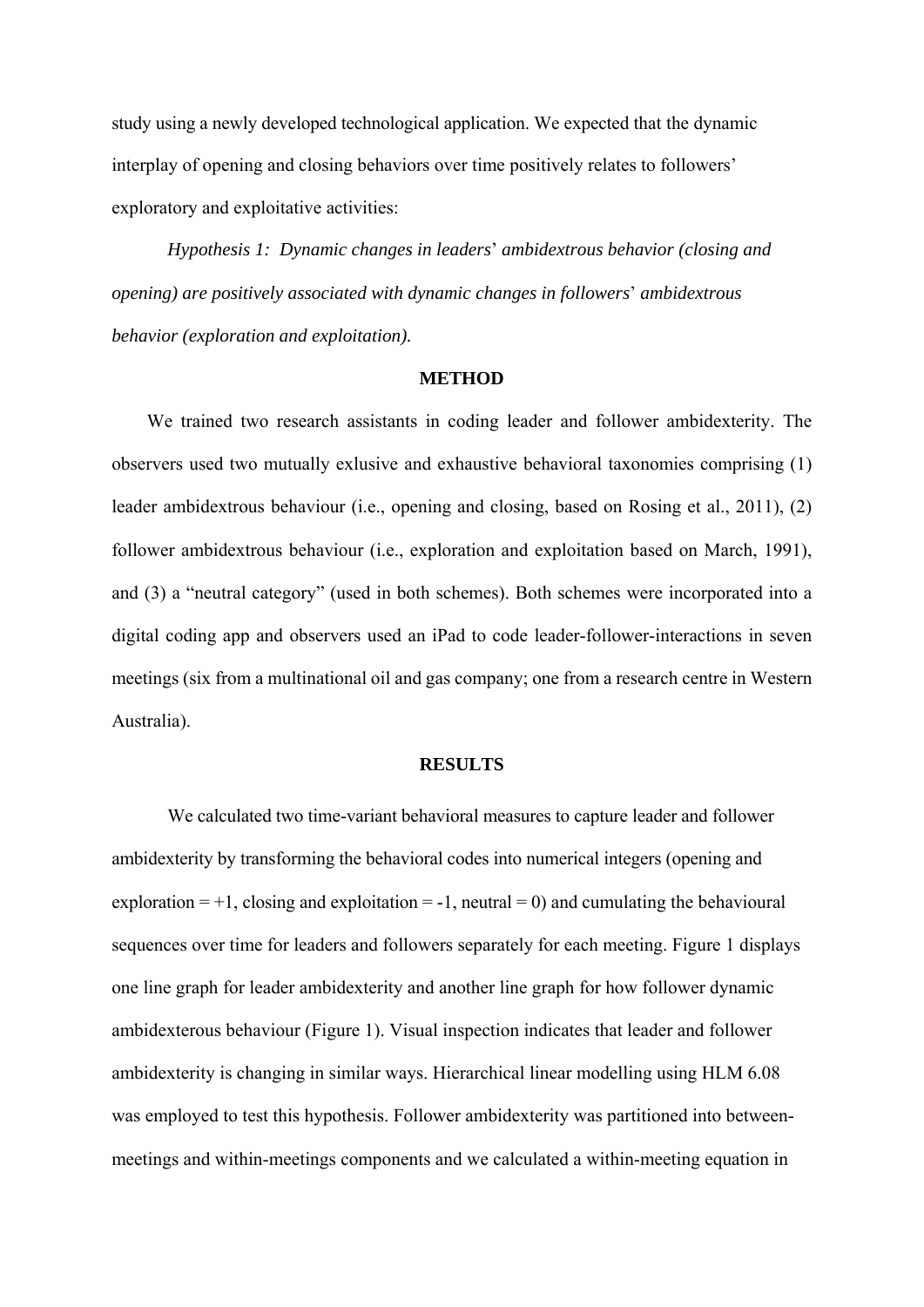which variability in follower ambidexterity at time j was modelled as a function of leadership ambidexterity at time j using the following equation model.

Level 1: FollowerAmbidexterity<sub>ij</sub> =  $\pi_{0i} + \pi_{1i}$ <sup>\*</sup>(LeaderAmbidexterity<sub>ij</sub>)+ r<sub>ij</sub> Level 2:  $\pi_0 = \beta_{00} + r_0$ 

$$
\pi_1 = \beta_{10}
$$

The results of the random-intercept-and-fixed-slope-model indicated a positive and significant effect for dynamic leader ambidexterity ( $\beta_{10} = .53$ , SE = 0.04, *p* <.01). We also calculated a random-intercept-and-random-slope model which revealed significant variance of the slope factor  $(SD(r_{01}) = 0.71, p < 0.01)$  indicating that the strength of the leader-follower ambidexterity association varied considerably between meetings.

#### **DISCUSSION**

This study illustrates how a dynamic process perspective on leader-follower behavioral patterns contributes to our understanding of ambidextrous leadership. We found that temporal variations of complementary leader behaviours (opening and closing) predicted dynamic changes of leader exploratory and exploitative activities. In sum, this study supports theorising on leadership ambidexterity. Variability between meetings suggested that these behavioural associations are moderated by contextual variables and future research could investigate how work design characteristics could strenghten or weaken the extent to which leader ambidexterity relates to follower ambidexterty over time.

More generally, our research answers calls for innovative, unobtrusive measurement techniques that allow to measure behavioral data in real-time. The app allowed immediate visual feedback to meeting participants and therewith tackles a number of shortcomings of previous technological solutions, such as high costs, considerable time investments, and a time lag between data collection and data analysis (Büngeler et al., 2017). To conclude, we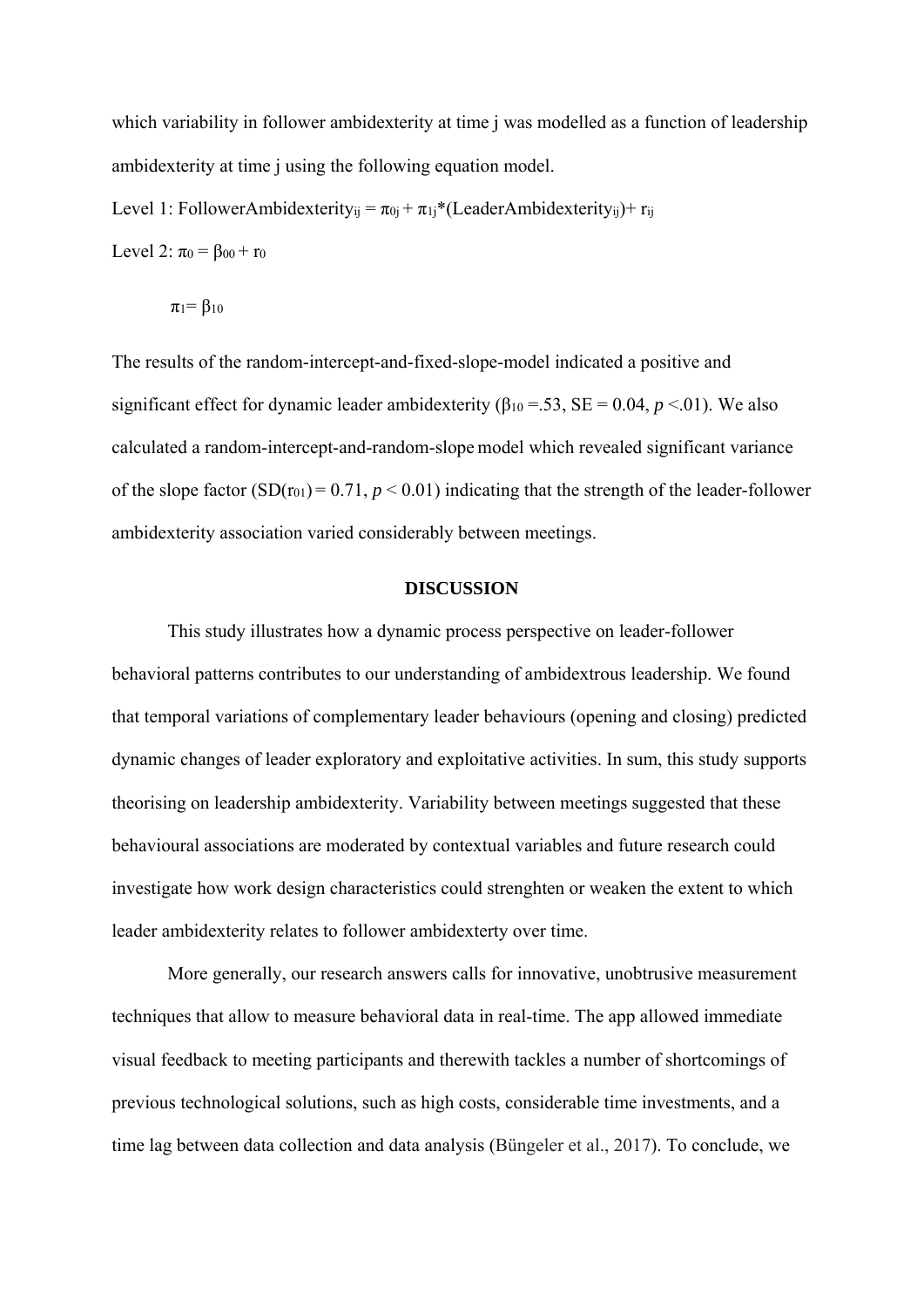hope that this new measurement application inspires scholars to look further into the fine-

grained dynamics of leader-follower interactions.

### **REFERENCES**

- Büngeler, C., Klonek, F., Lehmann-Willenbrock, N., Morency, L., & Poppe, R. 2017. Killer apps: Developing novel applications that enhance team coordination, communication, and effectiveness. *Small Group Research*, 48:1–30.
- March, J.G. (1991). Exploration and exploitation in organizational learning. *Organization Science*, 2: 71–87.
- Rosing, K., Frese, M., & Bausch, A. 2011. Explaining the heterogeneity of the leadershipinnovation relationship: Ambidextrous leadership. *The Leadership Quarterly*, *22*:956–974.
- Rosing, K., & Zacher, H. 2017. Individual ambidexterity: the duality of exploration and exploitation and its relationship with innovative performance. *European Journal of Work and Organizational Psychology,* 26:694–709.
- Uhl-Bien, M., Marion, R., & McKelvey, B. 2007. Complexity Leadership Theory: Shifting leadership from the industrial age to the knowledge era. *Leadership Quarterly*, 18:298–318.
- van Maanen, J., Sørensen, J. B., & Mitchell, T. R. 2007. The interplay between theory and method. *Academy of Management Review*, 32:1145–1154.
- Zacher, H., & Rosing, K. 2015. Ambidextrous leadership and team innovation. *Leadership & Organization Development Journal*, 36:54–68.